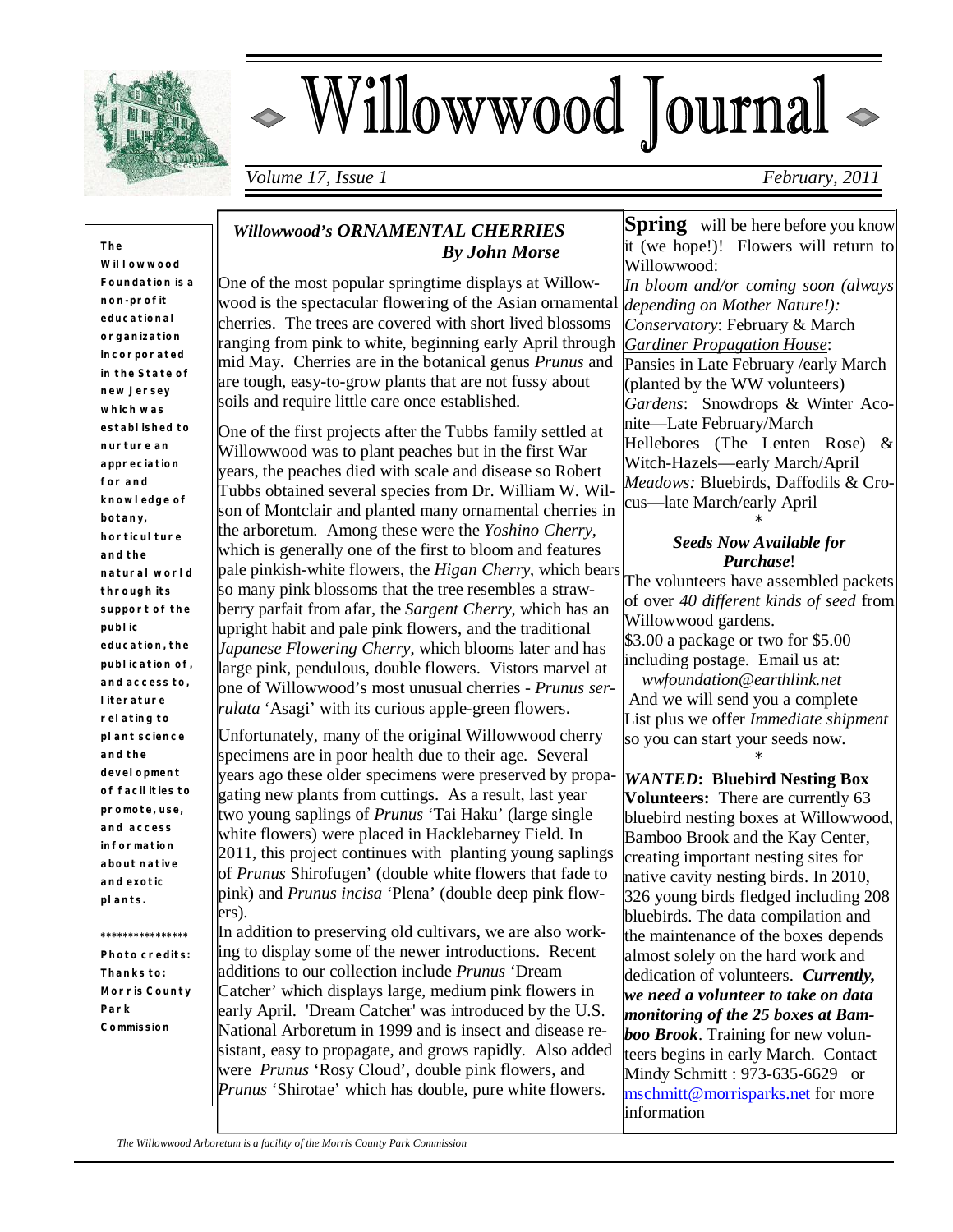**Thank you**! many friends of Willowwood made generous donations in the last six months to help fund the Tubbs' & Blackburn horticultural legacy and to insure that this wonderful place survives for future generations. We can only say "Thank you" for your help…

*Mr. Stathis Andris Mr. C. Austin Buck Mr. and Mrs. Gates Helms Hawn Mr. Robert Henry Mr. Marshall Jeanes Mr. and Mrs. Edmond Morse Mr. and Mrs. James Porter Mrs. Teresa K. Reid Mr. George Rochat \**

*Mr. and Mrs. George Allport Mrs. Julie C. Baron Mr. and Mrs. Sidney G.Dillon Hon. Thomas Kean Mrs. Ruth Laidlaw Mr. Don Matthews Mr. and Mrs. R. Peter Mercer Mrs. Linda Moran Mr. and Mrs. E. Wayne Nordberg Mrs. Anne Gamble Peterson Mr. and Mrs. Timothy Schmidt Mr. and Mrs. Thompson Swayne Mr. and Mrs. Alan Willemsen*

 *\* Mr. John Azzoli, Jr. Mrs. Cynthhia L. Babbott Assemblyman Peter Biondi Mrs. Jean Brown Mr. Russell Buchanan Mrs. Dorothy Carter James C. Collins & Assoc. Hon. Rodney P. Frelinghuysen Mr. Christopher Forbes Mr. and Mrs. Jay Hesselgrave Mr. Anthony Knapp, Jr. Mr. and Mrs. Louis Kreyer Mr. and Mrs. Ernest Larini Mr. and Mrs. Timothy Mahoney Mr. and Mrs. Richard Marcel Mrs. Mary Mason. Hon. Joseph H. Metelski Ms. Deborah Meyer Mr. George J. Mullen, Jr. Mr. Rick Perdian Mr. and Mrs. Erik Prince Mr. R. Fenn Putman Mr. and Mrs. George Stephenson Mrs. Sylvia W. Talmadge Ms. Nicole V. Watson Ms. Judith Wood \**

*Mrs. Sarah King Borda Mrs. Joan Buck Mr. and Mrs. Harry G. Carpenter Carver/Delaney Families Fdn. Mr. and Mrs. Glenn Davis Mr. and Mrs. Garrett Codrington Mr. and Mrs. Alan Egler Mr. Louis Farrelly Mr. Harry t. Jones III Mrs. Elizabeth Fuerst F. M. Gerardi Mrs. Sally Hemsen Mr. and Mrs. Constantine Kallas Mr. S. vanVliet Lyman Mr. and Mrs. Patrick Milligan Mr. and Mrs. S. Clarke Moody III*

### *Party'ers Wanted***!**

. . . . . . . . .

L

 Trees with twinkling lights surround the WW Stone Barn & your very own private tent with room for 200 + dancing, creating a magical setting for any "very special" event.

The Seasonal Gardens are glorious and perfect for photo ops. Willowwood or Bamboo Brook with its beautiful reflecting pools can be the setting for *your perfect party* wedding, birthday, anniversary, etc. Now booking 2011 and 2012. *Call the MCPC Event Specialist at* 973-326-7628 or email Scott at *sdagostino@morrisparks.net* 

#### 

*Continued….\**

*Mrs. Jennifer Morris Mr. and Mrs. Lawrence O'Brien Mr. Arthur Oschwald, Jr. Mrs. Katharine B. Page Mrs. Millicent Palmer Mr. John Parker Mrs. Virginia K. Pierson Mrs. Kathleen T. Pitney Mr. and Mrs. Paul Schofield Mrs. Cecile Stewart Mrs. Grace Terry Mr. Stuart Wagner, Mills & DeFilippis Mr. and Mrs. John C. Woods \* Mr. and Mrs. Kevin J. Burke Mr. and Mrs. John Grieco Mr. Harry T. Jones III Mr. and Mrs. Howard Leach Mr. and Mrs. Jesse Mann Mrs. Janice Meyer Mr. Gordon Millspaugh, Jr. Mr. Robert Mueller Mr. and Mrs. Ram Rathore Mr. and Mrs. Thomas Roche, Jr. Mr. and Mrs. Barry Stafford Mr. John Charles Smith Mr. Len Sunshine Mrs. Wendy Thomas Mr. and Mrs. Roy Ward \* Mr. and Mrs. James Carle Ms. Cynthia Dreeman Ms. Catherine Luborsky Mr. Lawrence McMillan Mr. Henry G. Parker III Ms. Dorothy Varone Ms. Joann Whaley \* Donations of Plants, Goods & Services to the Willowwood Arboretum:*

*Mr. and Mrs. David Chopko Mrs. Hillary Clayton Mr. Clayton Graba, A Frog's Dream Morris Arboretum Ms. Jennifer Uhrhane in memory of Cheryl Murray Urhane*

2  *Many thanks again to all of you for your continuing support!* 

# *Save the Date!*



**The**  *"Lilac Party"*

*Sunday, May 15, 2011*

4:30 pm

Wine Tasting by Master of Wine, Chris Cree

a cappella music by "The Ten"

\*

## Silent Auction

Unusual Plants

*Hors d'hoeuvres* by Ross and Owren

#### *Tickets and reservations:*

 908 234 1815 or *Email*: *wwfoundation@earthlink.net.*

\*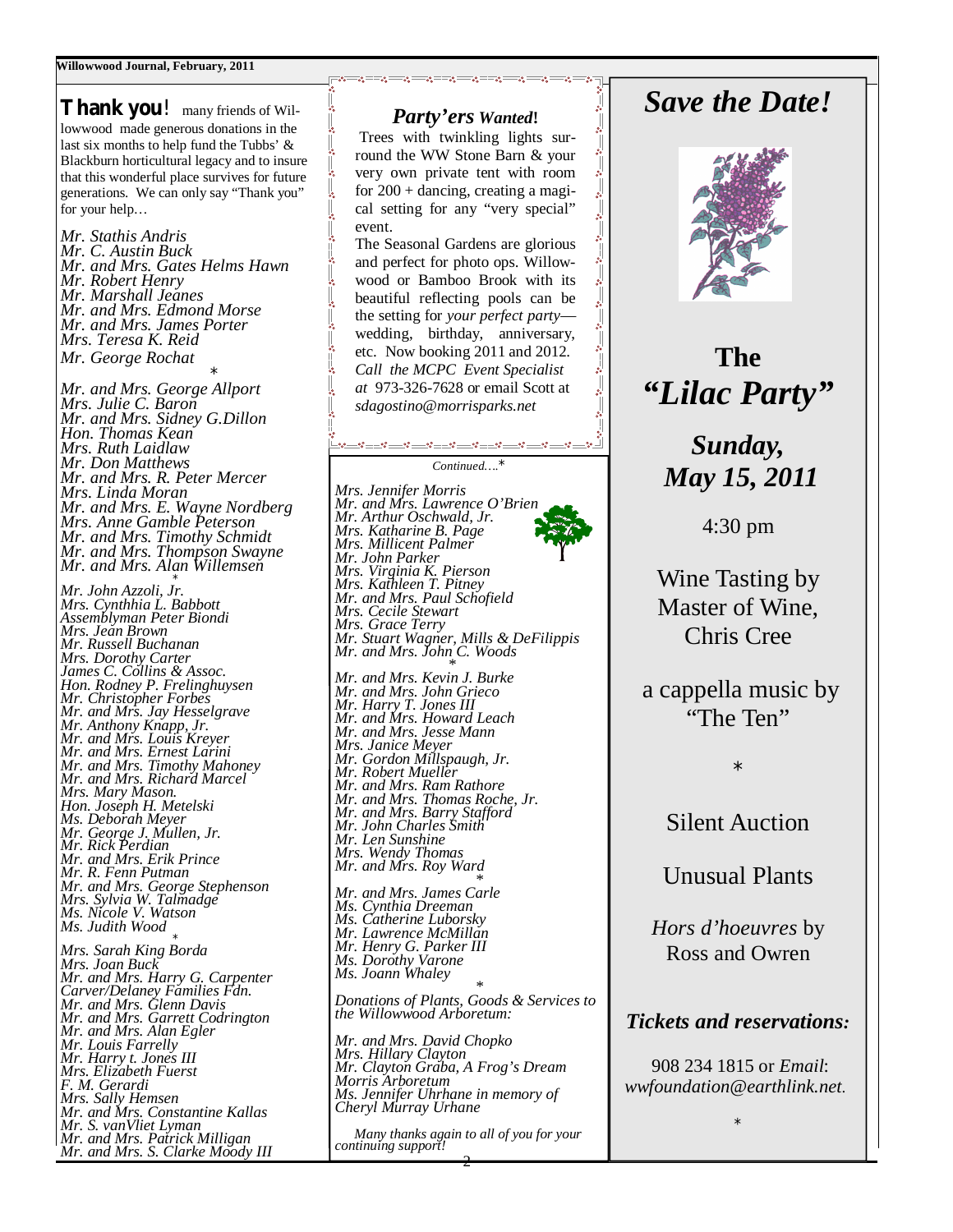## **Friday, April 1** *Spring Pruning Workshop at Willowwood*

Plantsman Scott Scarafile offers this workshop on how to prune for maximum results. Starts at the Stone Barn for a talk on safety and equipment then go outside to prune. Dress for the weather and wear appropriate shoes. **Time:** 10:30 a.m. - Noon. **Cost:** \$12.\*

#### **Thursday, June 9** *Gardening without a Garden -- The Art of Gardening in Containers at Willowwood*

Potted gardens offer versatility and portability. Beth Riley owner of The Potted Garden (www.thepottedgarden.biz.) discusses and demonstrates the basics of container gardening using Siebert and Rice containers. **Time:** 10 a.m. - Noon. **Cost:** \$20.\*

 *Advance Registration required*: \*Contact the Friends of Freylinghuysen: Ann Abrams 973.326.7603 or www.arboretumfriends.org to register

,,,,,,,,,,,,,,,,

## **The 35th N.J.Daffodil** & **American Daffodil Society North East Regional Show:**

Starting early/mid April visit Willowwood to enjoy the ever enlarging collection of garden worthy daffodils. Over 1500 new bulbs were planted again this past fall. Banish all thoughts of our winter with vast vistas of sunny color under the trees and in the fields. Then hike or walk over to Bamboo Brook and delight in the over 1000 narcissus planted in the newly restored Waterworks area, now open to the public.

But, if you still crave SPRING!, on Friday, April 15 from 2 to 4PM and Saturday, April 16 from 10AM to 3PM, visit the Frelinghuysen Arboretum. A room full of ribbonwinning daffodils will be exhibited - up to 24 different variations of . familiar trumpet daffodils, fragrant jonquillas, lush double daffodils, etc. Discover the intriguing diversity among the miniature and historic selections. The show also includes classes for cut and potted specimens of plants that bloom along with daffodils in our gardens. Six New Jersey member clubs of the Garden Club of America will stage flower arrangements. Contact Ray Rogers at rayro@optonline.net.

#### **Permanent Plant Labels for** *your* **Garden:**

Do you find the embossed metal tags that identify the trees, shrubs and plants at Willowwood helpful? Would you like them to identify plants in your garden?

 Tags can feature each plant's botanical and common name and planting date or whatever other information you may want to include to personalize your tags.

Purchase customized tags for *your home garden* by contacting the Willowwood Foundation at *908-234-1815 or email your order to: wwfoundation@earthlink.net.*

Label size:  $1 \frac{3}{4} \times 3 \frac{1}{2}$  inches with 5

#### *Wanna Play in the Dirt?*

**Maintaining the eye appealing gardens at the Willowwood Arboretum and now** Bamboo Brook takes constant dedication and enthusiastic teamwork. The hands on *GardenWorks* program brings volunteers to the gardens one weekday morning to assist our park staff with various projects throughout the year. Enthusiastic amateurs and friendly master gardeners play, learn and work together in three short messy  $\&$  magical hours in our beautiful gardens. Call Kate Gutierrez at 973.326.7629 or kgutierrez@morrisparks.net for more details.

## **2010 YEAR IN REVIEW**

*Many of these projects have been funded partially or in full by the gifts so generously donated to the Willowwood Foundation by our many friends and supporters..*

\*62 trees and shrubs were planted in the Alfalfa Field, Brook Path, Cornelian Cherry Bed, Cypress Lawn, Hacklebarney Field, Highland Park, Laburnum Bed, Lilac Collection, Orchard, and Osier Hollow. Among these were 13 *Magnolia recommended by John Bierne, our Mag nolia expert (*M. 'Angelica', M. 'Apollo', M. 'Daybreak', M. 'Elizabeth', M. 'Galaxy', M. 'Golden Gift', M. 'Iufer', M. 'Ivory Chalice', and M. 'Sayonara'. Plus two *M. virginiana* that were grown from seed from the International Magnolia Society.). Also included were 4 *Prunus*, 20 *Sy ringa*, and 4 *Viburnum*.

\*4000 early Crocus were added to the Winter Garden and adjacent to the Visitor's Parking Lot. 2000 Camassia were planted in the Alfalfa Field.

\*The Nursery propagated 10,999 plants from seed and 267 plants from cuttings.

\*213 packets of seed were received from 15 institutions via the Interna tional Seed Exchange (*Index Seminum*).

\*The Horticulture Volunteers contributed 1302 hours toward the mainte nance of the gardens, plant collections, propagation, and seed collecting.

\*Joshua Mont and Giancarlo Sarullo were the Willowwood Foundation interns in 2010. They worked a total of 385 hours.

\*The Willowwood plant collections were comprised of 4,476 accessions representing 2,058 different kinds of plants at year end.

\*66 bluebirds were fledged from 21 bluebird boxes.